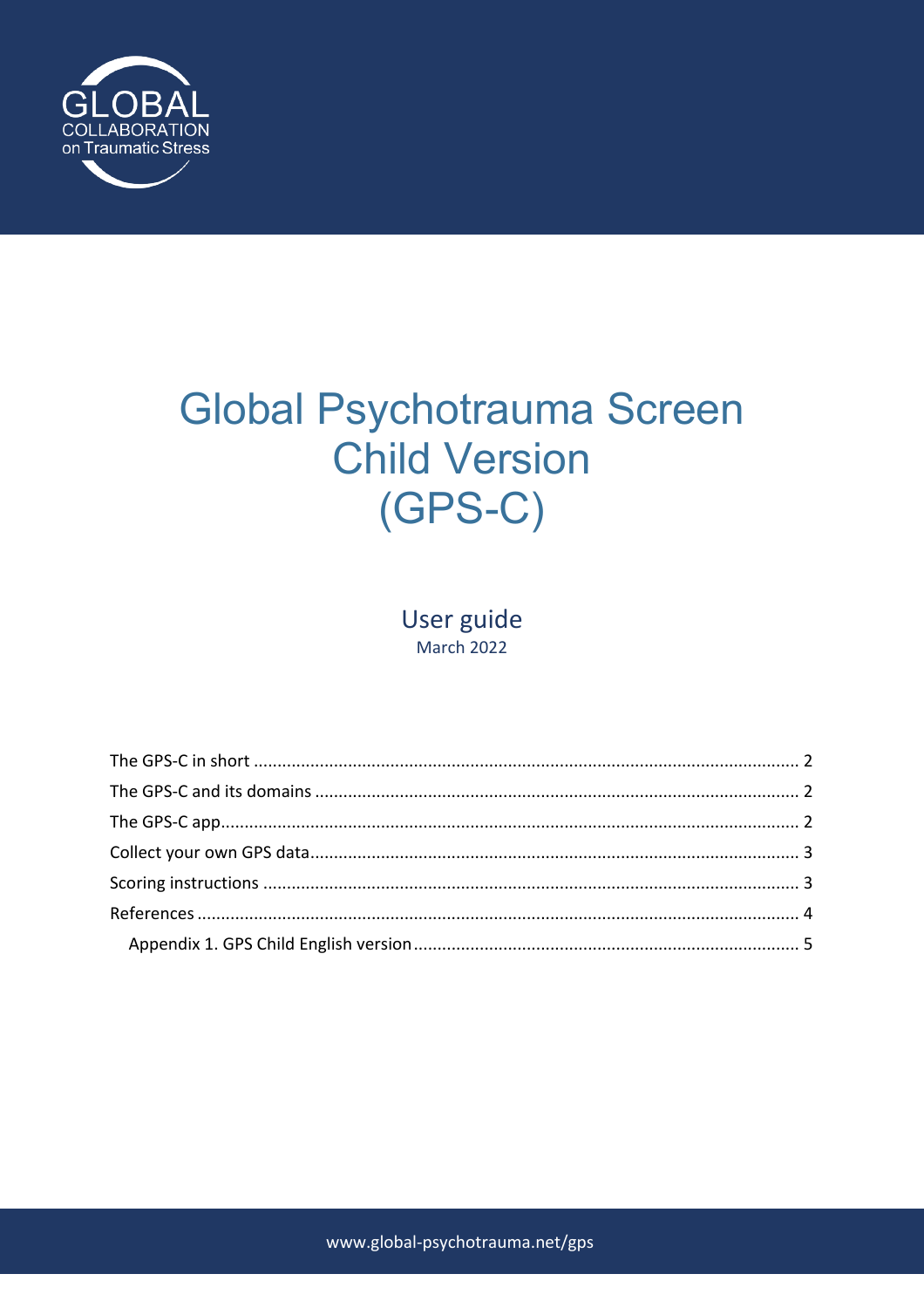

# **Global Psychotrauma Screen – Child (6-10 years)**

#### **The GPS-C in short**

- The Global Psychotrauma Screen Child version (GPS-C) is a screening instrument designed for teens aged 6-10 years to identify reactions to a severe stressor / potentially traumatic event (16 yes/no questions)
- It can be used in different settings such as in primary care, after disasters, in clinical or non-clinical practice.
- The app is currently under development that will provide direct feedback on the scores.
- Scoring positive above the cutoff or on certain domains (e.g. of posttraumatic stress disorder (PTSD)) may require more detailed follow-up assessments, e.g. with structured interviews for specific disorders.

The GPS adult version (Olff et al., 2020) was adapted for children by the "GPS for Child and Teen Project" group within the Global Collaboration on Traumatic Stress. The aim of the "GPS Child and Teen Project" is to advance knowledge and evidence about the impact of adverse life events on child population. The GPS Child version (GPS-C) was revised and semantically adapted in the United States for children aged 6-10 years (Grace et al., 2021). Upon its validation, GPS-C can be used in clinical and non-clinical settings to screen for acute or long-term consequences of potentially traumatic events.

## **The GPS-C and its domains**

The GPS-C consists of 16 symptom items. The English version is attached (Appendix 1). See website (https://www.global-psychotrauma.net/gps-child-teen) for other languages.

The symptom domains covered in the GPS are:

- PTSD
- Disturbances in Self-Organization (DSO) as part of Complex PTSD
- Anxiety
- Depression
- Sleep problems
- Self-harm
- Dissociation
- Other physical, emotional or social problems

#### **The GPS-C app**

The GPS-C will be available in the underlined languages below through the GPS webapp (see https://www.global-psychotrauma.net/gps-child-teen). The app will allow to easily fill out the GPS-C and to receive immediate feedback on scores.

The English version has been translated by bilingual trauma experts using the consensusbased translation and cultural adaptation process. Not all languages are available yet, but a pdf translation can be obtained through the website. The GPS-C is currently available in many languages (to download PDF go to the website):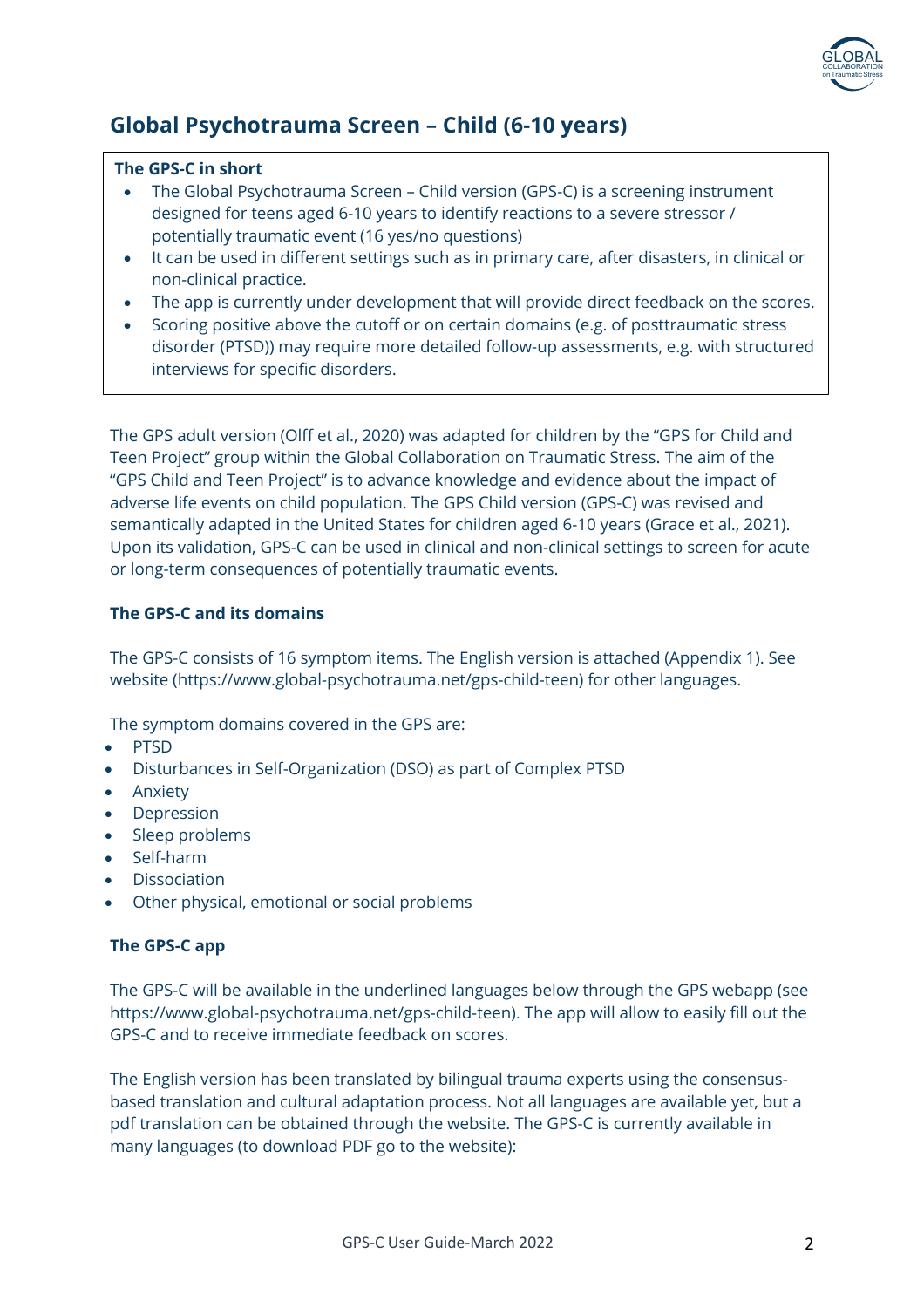

# **GPS-C**

- Arabic download pdf
- Chinese download pdf
- Dutch download pdf
- English download pdf
- German download pdf
- Greek download pdf
- Hebrew download pdf
- Hungarian download pdf
- Norwegian download pdf
- Russian download pdf
- Slovak download pdf
- Spanish download pdf
- Ukrainian download pdf

## **Collect your own GPS data**

For researchers and clinicians, there is a possibility to get access to GPS app data collected through your own portal. Please contact us if you are interested.

#### **Scoring instructions**

Several scores can be calculated. "GPS symptoms" is the sum score of all symptom items. Subdomain scores are all mean item scores of the subdomain.

Scoring GPS items 1-16: No=0; Yes=1.

"**GPS\_Symptoms**": Sum of items 1-16 (range 0-16).

- "**GPS\_PTSD**" Sum of items 1-5 (range 0-5).
- "**GPS\_DSO**" Sum of items 6-7 (range 0-2).
- "**GPS\_CPTSD"** Sum of "GPS\_PTSD" and "GPS\_DSO" (range 0-7).
- "**GPS\_Anxiety**" Sum of items 8-9 (range 0-2).
- "**GPS\_Depression**" Sum of items 10-11 (range 0-2).
- "**GPS\_Insomnia**" Items 12 (range 0-1).
- "**GPS\_Self-harm**" Item 13 (range 0-1).
- "**GPS\_Dissociation**" Sum of items 14-15 (range 0-2).
- **"GPS\_OtherProblems"** Item 16 (range 0-1).

Preliminary data on adults suggest that a cutoff 8 or 9 on the total symptoms score is indicative of PTSD (Frewen et al., 2021, Haghi et al., under review), with 8 for maximized sensitivity, 9 for higher specificity. Based on a cutoff of ≥3 for PTSD domain, the rate of probable PTSD was 16.9% (*n* = 9810) with the mean 1.0 (*SD* = 1.5, range: 0–5) in China (Cao et al., 2021).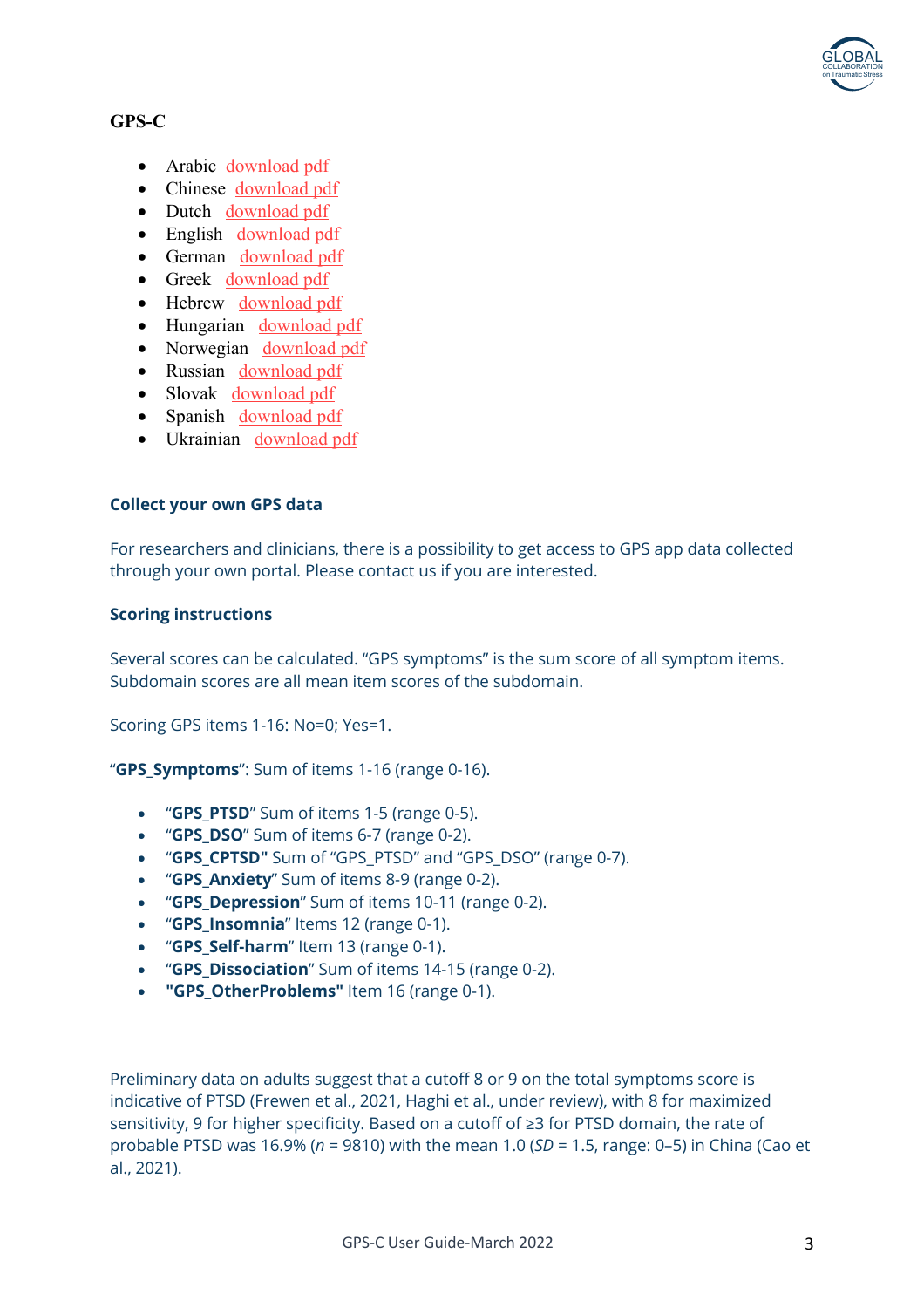

It is advised that scoring positive above the total symptom cutoff or on certain domains is followed up with more detailed assessments, e.g. with structured interviews for specific disorders.

#### **References**

Cao, C., Wang, L., Fang, R., Liu, P., Bi, Y., Luo, S., Grace, E., & Olff, M. (2021). **Anxiety, depression, and PTSD symptoms among high school students in China in response to the COVID-19 pandemic and lockdown.** *Journal of Affective Disorders*, *296*. 126-129. https://doi.org/10.1016/j.jad.2021.09.052

Grace, E., Sotilleo, Sh., Rogers, R., Doe, R., & Olff, M. (2021). **Semantic adaptation of the Global Psychotrauma Screen for children and adolescents in the United States.** *European Journal of Psychotraumatology*, *12*(1). 1911080. https://doi.org/10.1080/20008198.2021.1911080

Frewen, P., McPhail, I, Schnyder, U., Oe, M., Olff, M. (2021). **Global Psychotrauma Screen (GPS): Psychometric properties in two Internet-based Studies**. *European Journal of Psychotraumatology,* 12(1),

Olff, M., Bakker, A., Frewen, P., Aakvaag, H., Ajdukovic, D., Brewer, D., Elmore Borbon, D.L., Cloitre, M., Hyland, P., Kassam-Adams, N., Knefel, M., Lanza, J.A., Lueger-Schuster, B., Nickerson, A., Oe, M., Pfaltz, M.C., Salgado, C., Seedat, S., Wagner, A., Schnyder, U. & Global Collaboration on Traumatic Stress (GC-TS) (2020). **Screening for consequences of trauma – an update on the global collaboration on traumatic stress.** *European Journal of Psychotraumatology*, 11(1), 1752504 https://doi.org/10.1080/20008198.2020.1752504

Schnyder, U., Schafer, I., Aakvaag, H. F., Ajdukovic, D., Bakker, A., Bisson, J.I., Brewer, D., Cloitre, M., Dyb, G.A., Frewen,P., Lanza, J., Le Brocque, R., Lueger-Schuster, B., Mwiti, G.K., Oe, M., Rosner, R., Schellong, J., Shigemura, J., Wu, K., & Olff, M. (2017). **The global collaboration on traumatic stress.** *European Journal of Psychotraumatology,* 8,(1), doi.org/10.1080/20008198.2017.1403257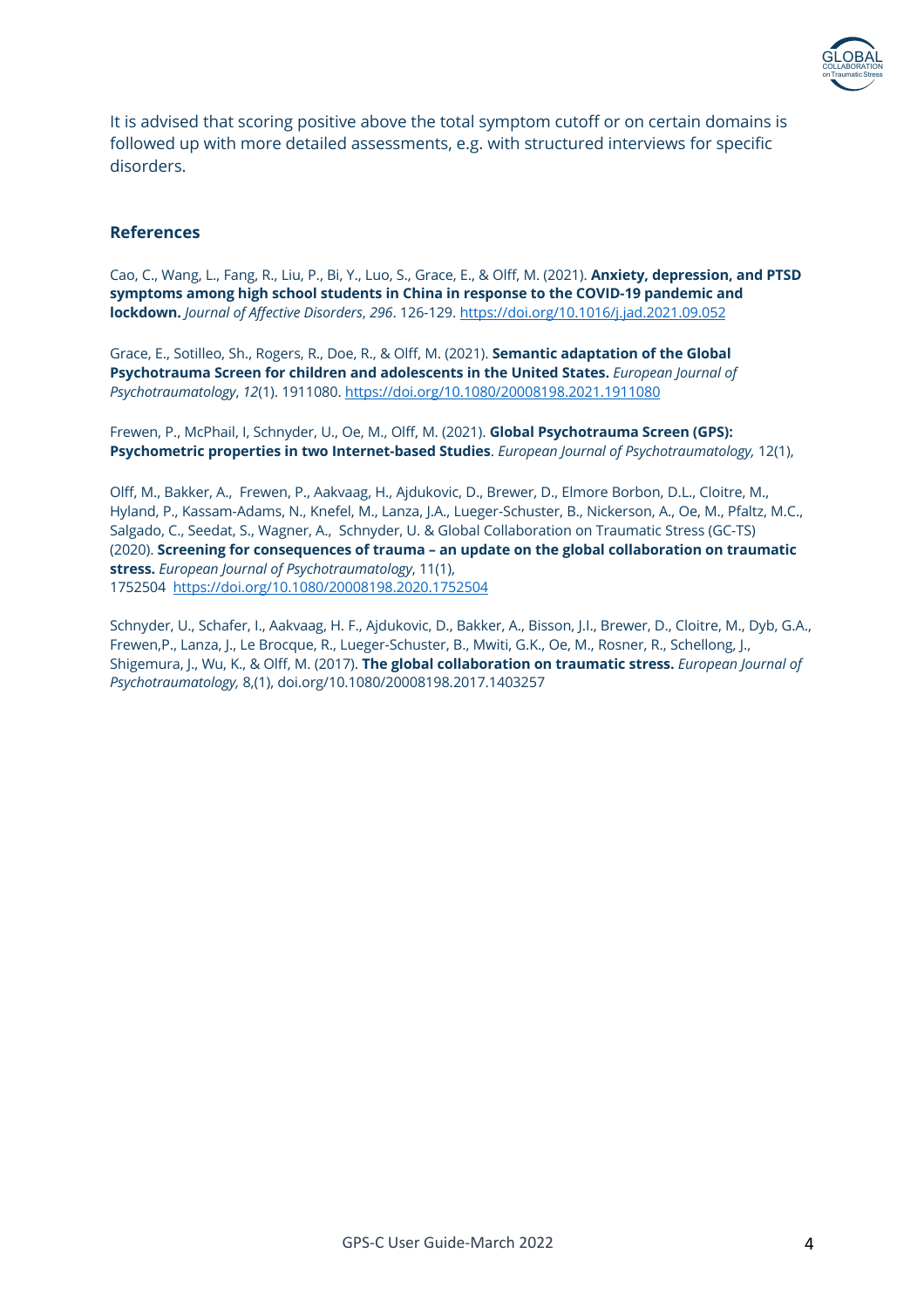

**Appendix 1. GPS Child English version**

| <b>Global Psychotrauma Screen for Children (GPS-C)</b><br>6-10 years<br>Participant<br><b>Identification Number</b>                                                                 |                                                                                                                                                       |              |               |  |  |  |  |
|-------------------------------------------------------------------------------------------------------------------------------------------------------------------------------------|-------------------------------------------------------------------------------------------------------------------------------------------------------|--------------|---------------|--|--|--|--|
|                                                                                                                                                                                     | $\square$ prefer not to say<br>$\square$ a girl<br>$\square$ a boy<br>Are you                                                                         |              |               |  |  |  |  |
|                                                                                                                                                                                     | How old are you?<br>years                                                                                                                             |              |               |  |  |  |  |
| Sometimes bad things happen to people that are very frightening or<br><b>horrible.</b> Please answer the questions below if bad things happened to you.                             |                                                                                                                                                       |              |               |  |  |  |  |
| After the bad thing happened, have anything bothered you in the last<br>month? Please mark "No" if it did not bother you, or mark "Yes" if any of the<br>things below bothered you: |                                                                                                                                                       |              |               |  |  |  |  |
| 1                                                                                                                                                                                   | Have you thought a lot about it, or did it come back in<br>very scary dreams?                                                                         | $\Box$ No    | $\Box$ Yes    |  |  |  |  |
| $\overline{2}$                                                                                                                                                                      | Have you tried hard to stop thinking about it, or to get<br>away from people, places, or anything that reminds<br>you of what happened?               | $\square$ No | $\Box$ Yes    |  |  |  |  |
| 3                                                                                                                                                                                   | Have you been constantly looking around as if that<br>bad thing was happening again, watching out for<br>danger even when there was no reason for it? | $\square$ No | $\Box$ Yes    |  |  |  |  |
| 4                                                                                                                                                                                   | Has it been it hard for you to feel or to do things, or to<br>be with people like before?                                                             | $\Box$ No    | $\Box$ Yes    |  |  |  |  |
| 5                                                                                                                                                                                   | Have you blamed yourself for what happened to you?                                                                                                    | $\square$ No | $\square$ Yes |  |  |  |  |
| 6                                                                                                                                                                                   | Have you felt bad about yourself, as if you are not<br>important?                                                                                     | $\square$ No | $\Box$ Yes    |  |  |  |  |
| $\overline{7}$                                                                                                                                                                      | Have you felt so angry that you could not control<br>what you say and do?                                                                             | $\square$ No | $\Box$ Yes    |  |  |  |  |
| 8                                                                                                                                                                                   | Have you been nervous or scared more than before?                                                                                                     | $\square$ No | $\Box$ Yes    |  |  |  |  |
| 9                                                                                                                                                                                   | Have you worried a lot and could not stop worrying?                                                                                                   | $\Box$ No    | $\square$ Yes |  |  |  |  |
| 10                                                                                                                                                                                  | Have you been sad or crying a lot, or have you<br>thought that things will never get better for you?                                                  | $\square$ No | $\Box$ Yes    |  |  |  |  |
| 11                                                                                                                                                                                  | Has it been hard for you to enjoy things or to have<br>fun like before when doing things?                                                             | $\square$ No | $\square$ Yes |  |  |  |  |